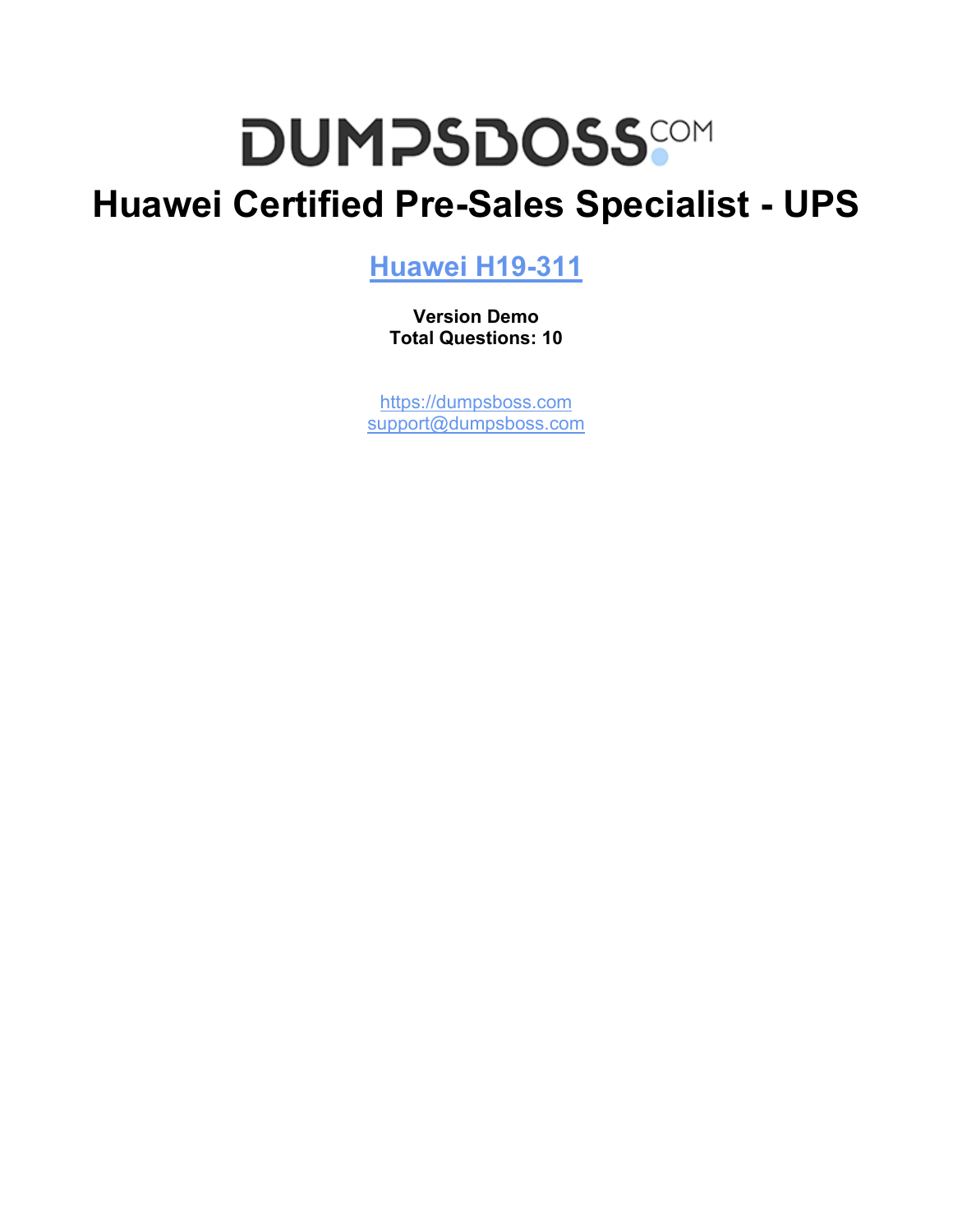#### **H19-311**

#### **Huawei Certified Pre-sales Associate- Data Center Facility**

#### **QUESTION NO: 1**

The Fusion Mod ule500 and FusionModule800 must have unified network management software configured for remote WebUI monitoring.

A. TRUE

B. FALSE

Answer: B

#### **QUESTION NO: 2**

The UPS2000-G series (6 kVA to 20 kVA) features an industry-leading lightning protection design, with a lightning protection level of () and a surge protection level of (), which avoids 90% of failures caused by lightning strikes and offers reliable protection for the AC input ports on back-end devices.

A. 5 kA; 6 kV

B. 2 kA; 4 kV

C. 2 kA; 6 kV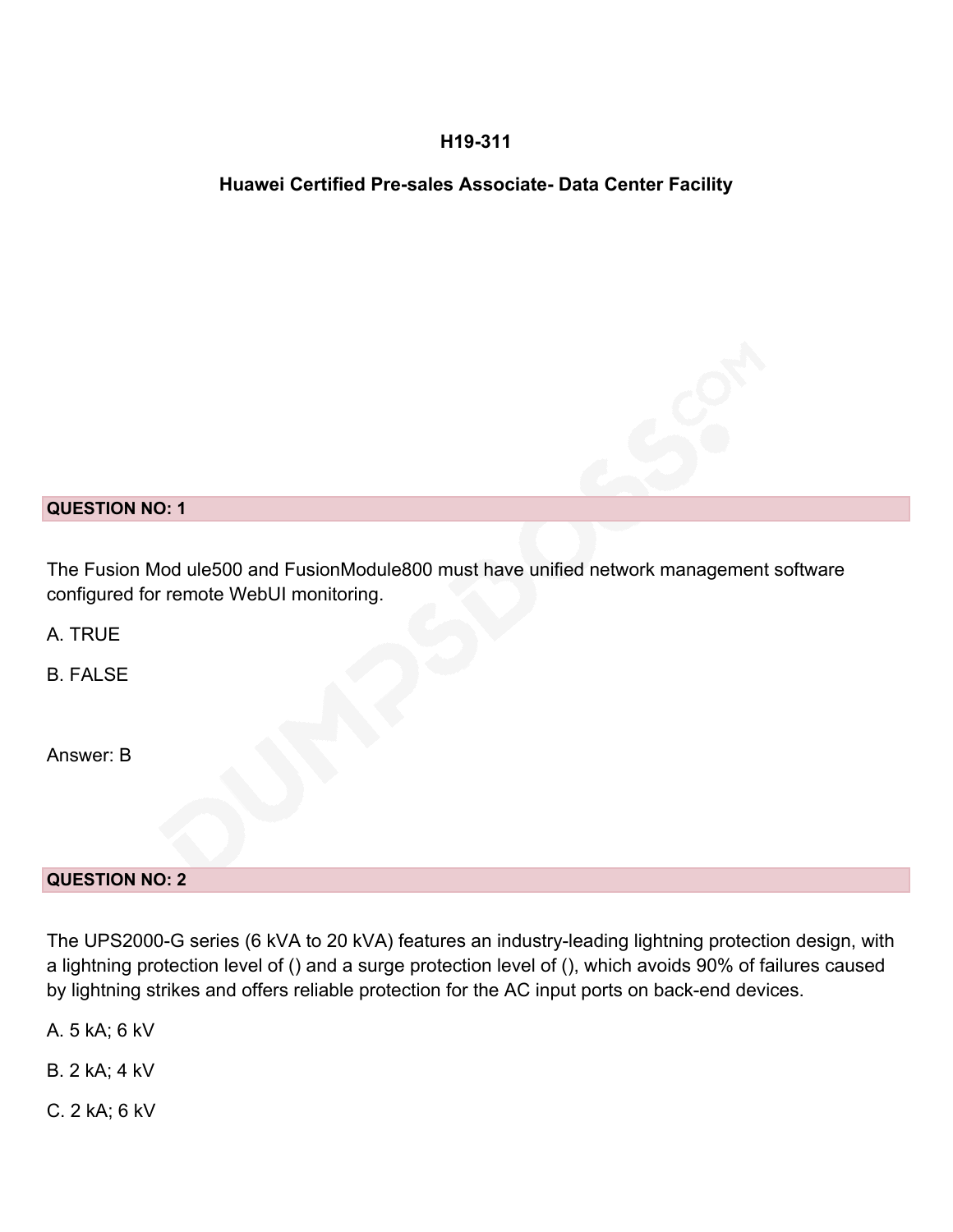## **DUMPSDOSS**COM

D. 4 kA; 6 kV

Answer: A

#### **QUESTION NO: 3**

Which of the following basic project information doesn't need to be entered manually before configuration quotation? ()

- A. Quotation No.
- B. Quotation name
- C. Representative office
- D. Customer name
- Answer: A

#### **QUESTION NO: 4**

Which of the following statements are correct about the UPS5000-A smart battery management? (Multiple Choice)

- A. Support battery hibernation
- B. Support battery temperature compensation
- C. Support switchover between equalized charging and float charging
- D. Adjustable number of batteries

Answer: ABCD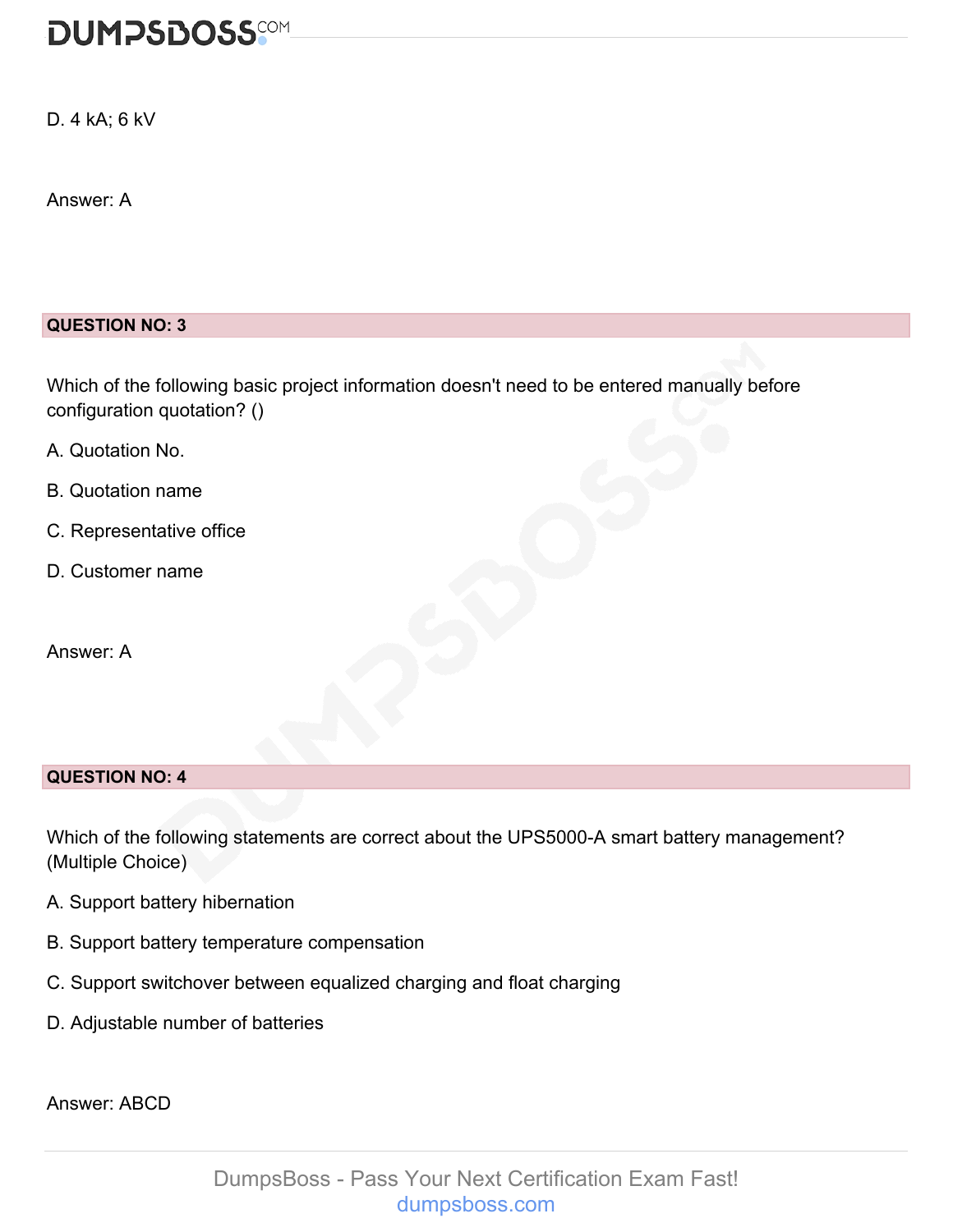### **DUMPSDOSS**

#### **QUESTION NO: 5**

The UPS2000-G series (6 kVA to 20 kVA) supports up to () UPSs in parallel, providing excellent scalability.

| A. 0       |  |
|------------|--|
| <b>B.2</b> |  |
| C.3        |  |
| D. 4       |  |
|            |  |
| Answer: D  |  |
|            |  |

#### **QUESTION NO: 6**

The UPS5000-A can obviously reduce harmonic pollution to the power grid. The input current wave form distortion THDi is () at full linear loads.

A. 0.01

B. 0.02

C. 0.03

D. 0.05

Answer: C

#### **QUESTION NO: 7**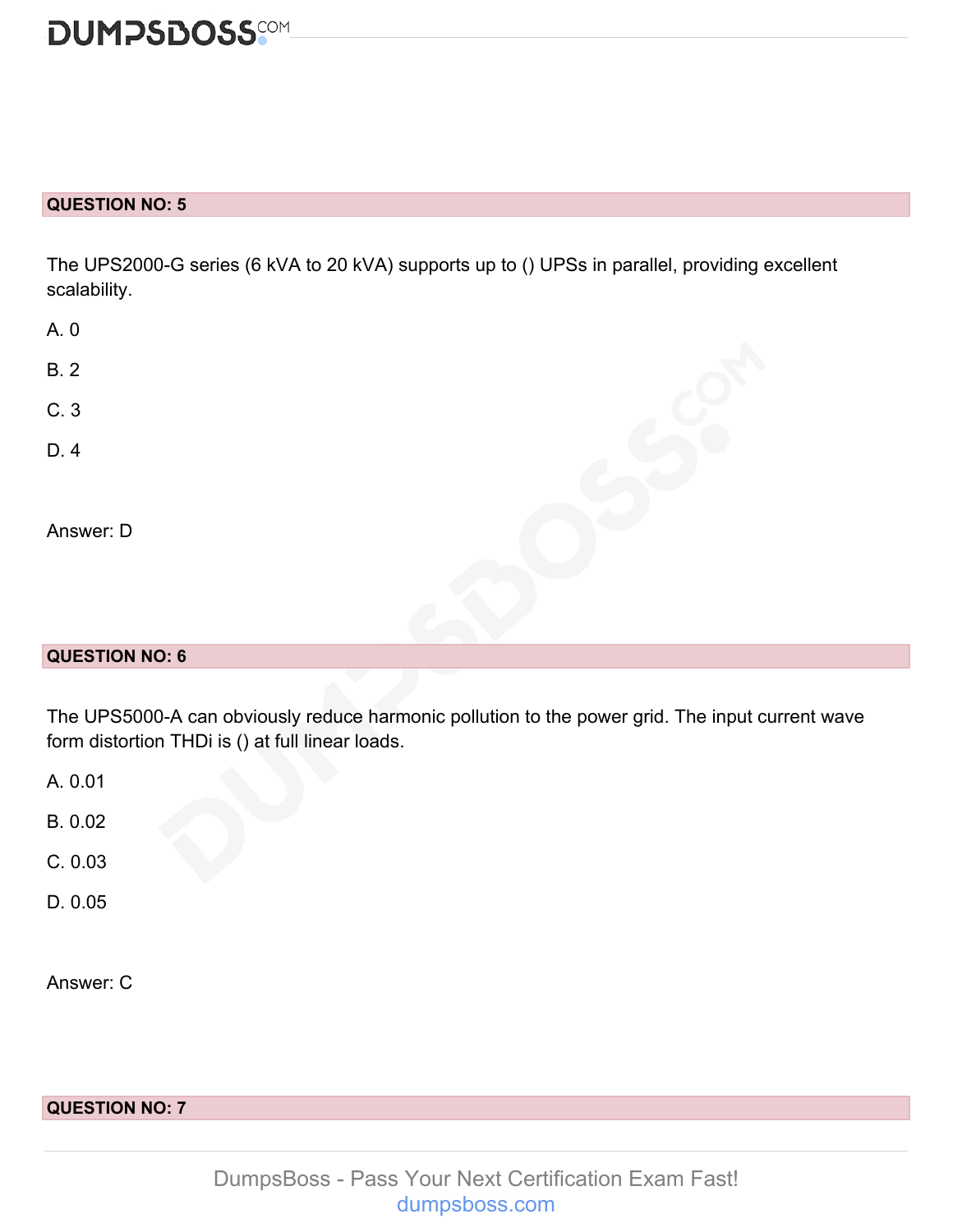

Batteries of different discharge currents have different requirements for the cutoff voltage. Typically, the () the discharge current is, the () the cutoff voltage is.

A. Higher, higher

B. Lower, higher

C. Lower, lower

Answer: B



Which of the following is not a configuration option of the 20-kVA UPS2000-G? ()

A. 4+0

B. 3+1

C. Dual-bus system

D. Battery string sharing

Answer: C

#### **QUESTION NO: 9**

If the UPS5000-E (50 kVA power module) backs up power without derating, it is unreasonable to configure () 12 V batteries.

A. 34